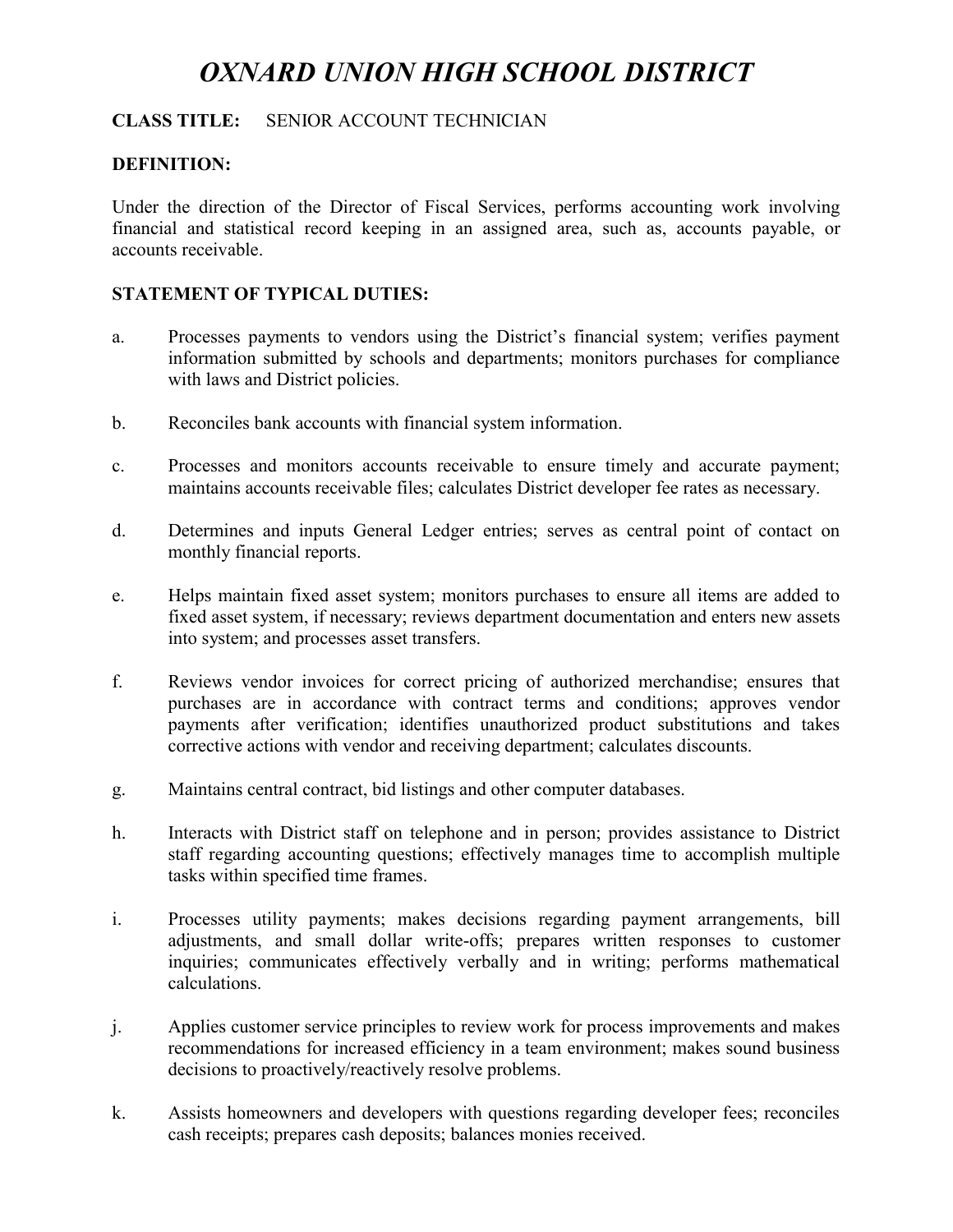- l. Processes sales tax returns.
- m. Responds to and resolves employee and vendor inquiries and complaints.
- n. Performs related duties and assumes responsibilities as may be assigned by proper authority.

## **KNOWLEDGE AND ABILITIES:**

#### Knowledge of:

Accounting principle practices and terminology.

Detailed mathematical calculations.

Techniques of courteous and effective customer service.

- Word processing, spreadsheets and computerized financial systems and/or customer information systems.
- Applicable sections of State Education Codes and other federal, State, County and District laws, policies, rules and regulations.

English usage, spelling, grammar, and punctuation.

Record keeping techniques.

#### Ability to:

- Learn and apply district policies, fee structures, applicable laws and regulations relating to area of assignment.
- Exercise sound judgment in the application of District policies and procedures.
- Explain applicable District policies and procedures to the employees, vendors, the public, and others contacting the District.
- Work well with others in a team environment and appropriately and effectively handle sensitive issues with managers, peers and the public.
- Learn to enter data and effectively use as a tool the computer application system applicable to area of assignment (i.e. Softerm, Escape, Excel, Word, Access).

Operate a personal computer and other standard office equipment.

Communicate clearly both verbally and in writing.

## **EDUCATION AND EXPERIENCE**:

Any combination of experience and training that would provide the required knowledge and abilities is qualifying. A typical way to obtain the knowledge and abilities would be:

Education:

Equivalent to the completion of the twelfth grade, supplemented by training or coursework in bookkeeping, accounting, business, or a related field. An Associate's degree in Accounting is highly desirable.

## Experience:

Three years of increasingly responsible technical service in accounting or another closely related field.